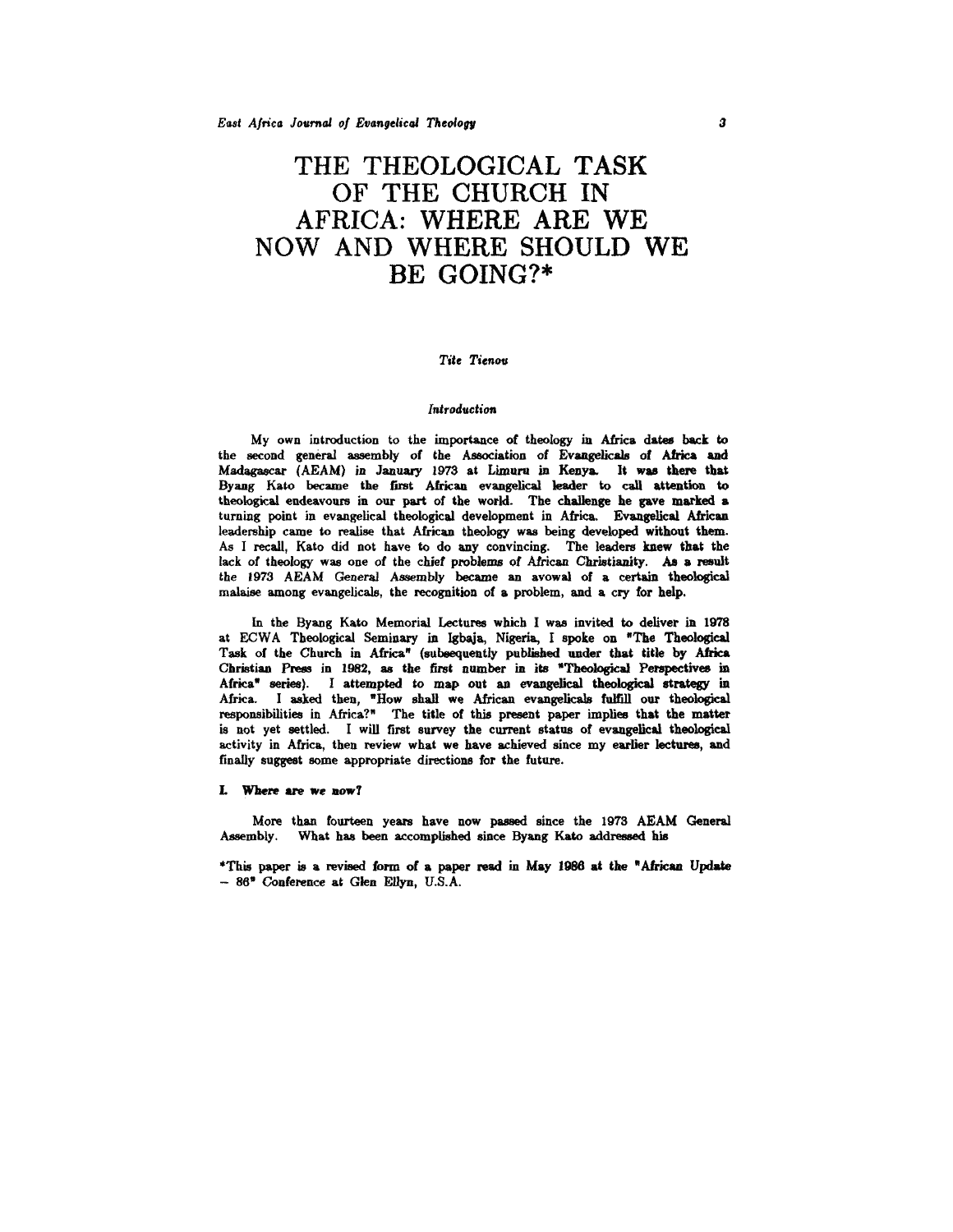challenge to African evangelical leadership? The Principal evangelical theological initiatives in Africa since 1973 have been the founding of the AEAM Theological Commission, the launching of two graduate schools of theology, and the establishment of the Accrediting Council for Theological Education in Africa, with its numerous supplementary services. These have been difficult and worthy achievements. But honesty requires us to confess that, beyond the encouraging facade of each of these institutions, chaos and disintegration have been, and still are, ever present threats. There have been some very rough spots. Indeed, while all of these initiatives have made laudatory contributions, some perhaps more so than others, not one has yet become effectively settled, not one is yet securely in orbit. And there is still so much else needing to be done. Assuredly as we survey the scene today, we are forced to acknowledge that evangelicals have a long way yet to go in achieving Kato's vision for evangelical theological responsibility and maturity in Africa. To the question why this is so there are many possible answers.

Dr Bong Ro, executive secretary of the Asia Theological Association, delights in saying every time I meet him: "Theology is created in Germany, corrected in America, and corrupted in Asia." When we think of theologians, most of us do not automatically think of people of non-European stock. Theology as we experience it in Africa is basically of European origin. It may at best have been recooked in Africa, or maybe only rewarmed. This problematic state of affairs has not changed much over the years. The Kenyan theologian John Mbiti has stated: "The Christians in Africa have a faith but not a theology."  $1$  What Mbiti says of Christians generally in Africa is especially true of evangelical Christians in Africa, even today. Let me single out several of the factors contributing to the continuing evangelical theological malaise in Africa.

## A. Causes of theological malaise

1. Proclamation without reflection. The evangelical dilemma in Africa can best be described as proclamation without reflection. Evangelicals generally perceive themselves as proclaimers of the Word. In that sense they are concerned with making the Gospel kerygmatically universal. Since evangelicals concentrate on proclamation and contribute significantly to the growth of African Christianity, Mbiti's statement should be a stimulus to them to examine their relationship to theology in Africa. In their emphasis on gospel proclamation, they tend to neglect reflection and theological responsibilities. Sometimes reflection is even perceived as an adversary of gospel proclamation. The irony is that such a perception is, in itself, a theological decision. In a paradoxical way, evangelicals in Africa (and doubtless elsewhere) have a theology of no theology!

2. Fragmentation. A second cause of the continuing evangelical theological malaise in Africa is fragmentation. I refer to the denominational and doctrinal fragmentation in Africa which prevents evangelicals from really working together on a common theological agenda. Suspicion of ecumenical liberalism, outside influences, and inherent African realities all contribute to the persisting fragmentation of evangelicals in Africa. The result is that many groups try to do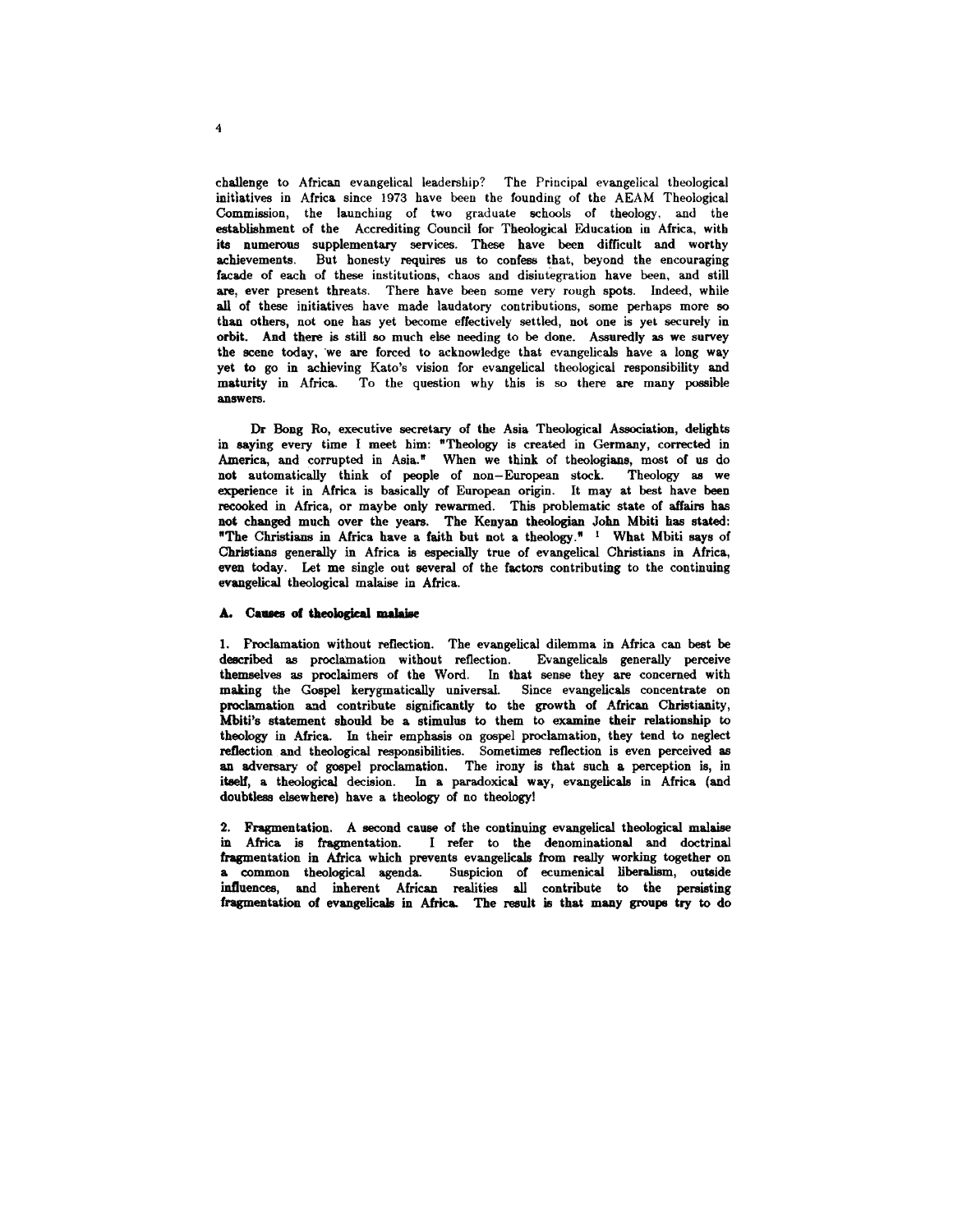alone certain things which could best be done cooperatively. Even when cooperation is agreed, each group wants to participate on its own terms.

One could mention such additional factors as the continuing shortage of trained evangelical theologians, unconstructive instincts for power and control, and assignment patterns which leave little time for the labour of reflection, as also contributing to the current evangelical theological malaise. The consequences of this continuing failure among African evangelicals to fulfill their theological responsibilities on the continent are severe.

## B. Consequences of theological malaise

1. Silence by default. The first and moet notable effect of the evangelical failure is that African theology is being made without us. Observers attribute the origin of the debate on African theology to a 1956 article by Paul Fueter entitled "Theological Education in Africa." 2 In the same year a group of black French-speaking priests published their Des Prêtres Noirs S'interrogent et Sugg'erent s which also raised the issues of African theology. Was there any similar evangelical event dating back to 1956?

The situation is made painfully evident today by the lack of evangelical presence in recent publications on African theology. In 1984 Orbis Books published *Theology* in *Africa* by Kwesi Dickson, and in 1985 *The Origins and Dwelopment of*  African Theology by G H Muzorewa. The year 1984 also saw the release of *African Theologies: A Profile,* by Justin S Ukpong (Gaba Publications). Theee are substantial monographs. The most noteworthy evangelical contribution during theee years was the publication of *Biblical Christianitg* in *Africa* by Byang Kato (ACP 1985). But even this is a reprint of previously published papers. Mention must also be made of Osad Imasogie's *Guidelinea for Christian Theologr in Africa* (ACP 1983).

Perhaps the brightest spot has been the emergence of the EAST AFRICA JOURNAL OF EVANGELICAL THEOLOGY, sponsored by Scott Theological College of Kenya, now in its sixth year of publication, which has given some visibility to African evangelical theological discussion. One nevertheless wonders how many African evangelical leaders are reading this journal regularly. Articles and other short essays by evangelical African authors have also been published elsewhere; mention may be made for example of "The Church in Theological Ferment in Africa" by Imasogie. <sup>4</sup> However, the lack of substantial African evangelical theological presence in scholarly publications means that in the arena of public debate in African Christianity the evangelical voice is not being heard. Evangelical contributions in the past decade have been minimal and mostly peripheral. Generally speaking evangelical theologians continue only to react to an agenda set by others, because they still have not begun to participate effectively and constructively in the larger theological debate in Africa. This is serious because ideas have a way of shaping history.

2. Spiritual immaturity. A second and more serious effect of evangelical theological failure in Africa is the impact this has on evangelism, church growth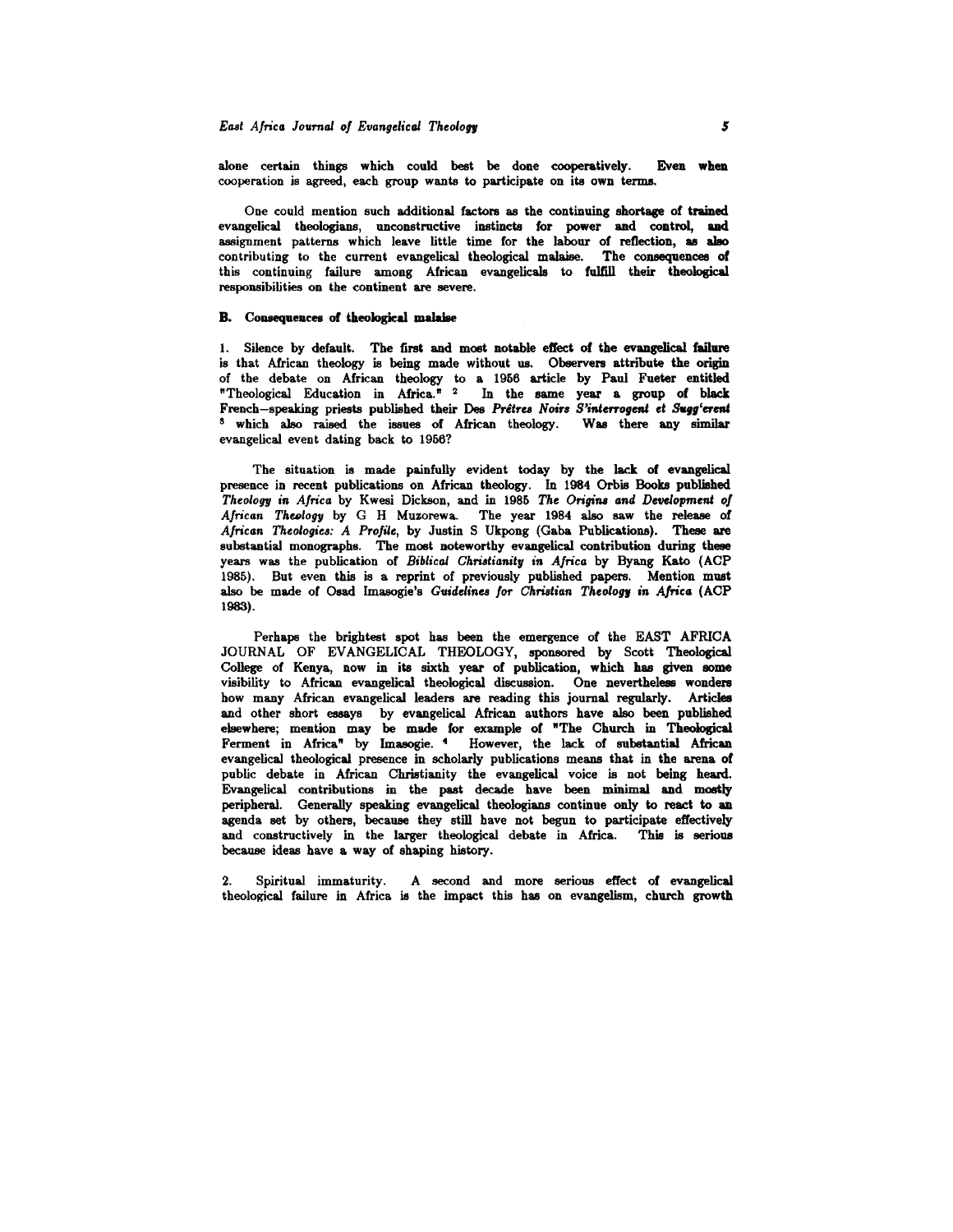and spiritual maturity. An observer puts it this way: "Africa has the fastest growing church in the world: it may also have the fastest declining church!" Numerical growth far outpaces spiritual depth aud maturity in African Christianity. In time, a decline in numerical growth will be seen, and indeed may already be obeervable.

#### U. Where should we be going?

When we read of theological development in Africa, we often hear the expression "African theology". Let me plant a doubt in your mind by asking, should it be "African theology", or should it be "African theologies"? Is such theology singular or plural? All of us who are familiar with African theology know that in reality it is plural. Africa is a diverse continent. It is therefore more realistic to speak of African theologies in the plural. And if this is the case, what are the contours of such theologies?

Justin Ukpong renders us a service when he specifies three general types of African theology: African inculturation theology (or contextualisation), black theology, and liberation theology. Why is it a service to have suggested this typology? Because each of these three aspects of theology addresses a major problem of contemporary Africa. The first problem is cultural identity, which is addressed by inculturation theology. Black theology deals with the problem of colour. Liberation theology deals with the problem of poverty and injustice in Africa. These three, as everyone knows, are dominant problems in Africa.

But I must hasten to add that these three theologies do not deal with problems perceived by African Christians at the grassroots. What I am saying is that all three of these theologies are generated and sustained by academics. You can afford to devote your attention to African culture and Christianity and the problems of poverty when you are sure of an income from university teaching. Black theology is closer to the grassroots because you cannot deal with black theology in South Africa without having to risk your life. And of course the problem of cultural identity and the question of poverty are more than academic. But perhaps African theology needs to take its fundamental shape much more in terms of real Christians in their total context in the African continent.

#### A. A fresh focus

In the current development of theology in Africa, there is in fact a gap between academic and popular theology. Academic theology is theology written for international readership. In this category would be the writings of Mbiti, Pobee, Tshibangu, Sawyerr and Fashole-Luke, to name only a few. I would have to say that Kato's writings, and my own, must also be included here. Not too many people in the local churches in Africa are reading such works. I am not offended when I find that the local pastor has not read my book. We assume too quickly that what exercises us also dominates the attention of all African Christians. Once when talking to a group of pastors in Ivory Coast I was asked, "Excuse me, but you just said 'contextualization'. Can you tell me what this means?" The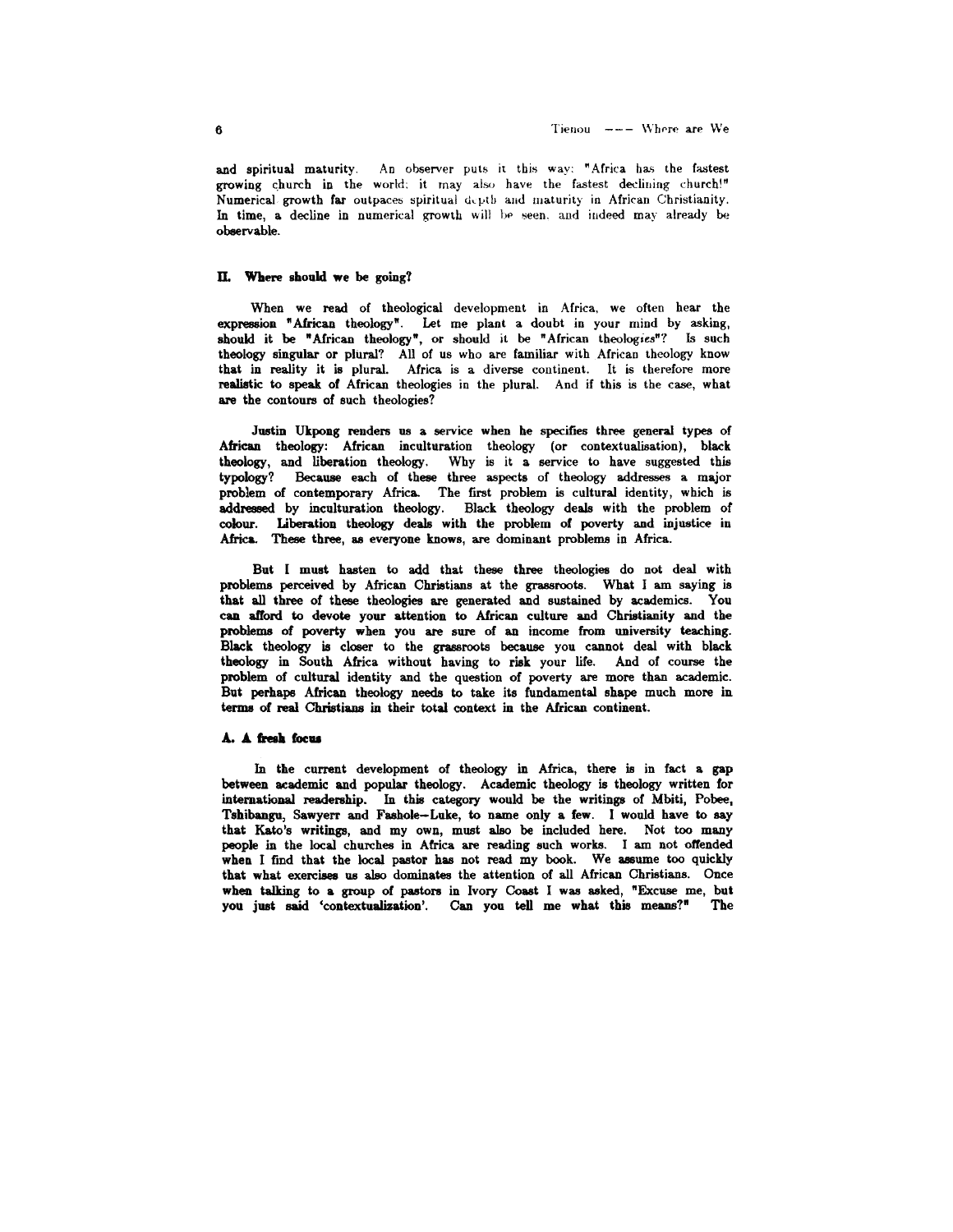question came from a graduate of a theological college. I know that what I write is not for popular consumption. And I also know that it is popular theology that takes root in the heart of the people in Africa. It is popular theology that truly counts. This is theology expressed in hymns, in preaching, and in the ordinary counsel given by pastors and other spiritual leaders on a day-to-day basis.

On the evangelical scene, a lot is happening theologically in Africa at the popular level, while little is happening at the academic. This situation is alarming because popular theology is by no means always grounded in and governed by Scripture. The way in which some pastors preach and give counsel may be totally opposed to sound scriptural interpretation.

It may yet prove, however, to be providential that there is a gap between academic and popular theology within African Christianity. For the solution to that situation, I want to suggest, lies uniquely within the reach of African evangelicals. They are in fact strategically positioned to assume the theological initiative in Africa by implementing a third way in African theology, a way which neither remains in scholastic discussions nor disdains real life issues.

David Bosch states that good theology always arises out of emergency situations, that is, in the crucible of actual ministry.  $6$  So it was for the biblical writers--New Testament theology was not produced in ivory towers. I would think that evangelicals have an opportunity to make a fresh and determinative contribution in African theology, because who in Africa is more interested in applying biblical truths to emergency situations than the local evangelical pastor!

What we need to do is to provide such people with a proper approach to biblical interpretation in Africa. I do not mean just the academics. The simplest village evangelist needs to understand how to interpret the Bible rightly in context. He may not have read all the wonderful things about hermeneutics that are available. Someone will have to teach him in ways that he will understand and find useful. But if that happens, if thereby a proper interpretation of Scripture takes place at the grass roots, informed by a proper understanding of the culture, then such a pastor's preaching and counselling will be sound African theology of the best and most needed sort, whether he realizes it or not. The pastor would not call it theology, but he would be using good theology, true African theology. He would have the truth in his own context. He is the one who is ideally placed to merge academic theology and popular theology in Africa.

Of course at root it is not really a question of capturing the initiative in theologx on the continent. To be on the cutting edge is not the crucial matter. Competition with this or that group is not the point. The whole issue is much more fundamental and much more comprehensive. Our basic motivation must be obedience to our Lord and Saviour, Jesus Christ. For the Great Commission cannot be considered fulfilled unless and until there is teaching and discipleship. "Go therefore and make disciples of all nations, . . . teaching them to observe all hat I have commanded  $vou''$  (Matt 28:19.20). Here one unavoidably encounters the role of good theology. I agree with lmasogie that "mission is much more comprehensive than bringing people to an initial commitment of their lives to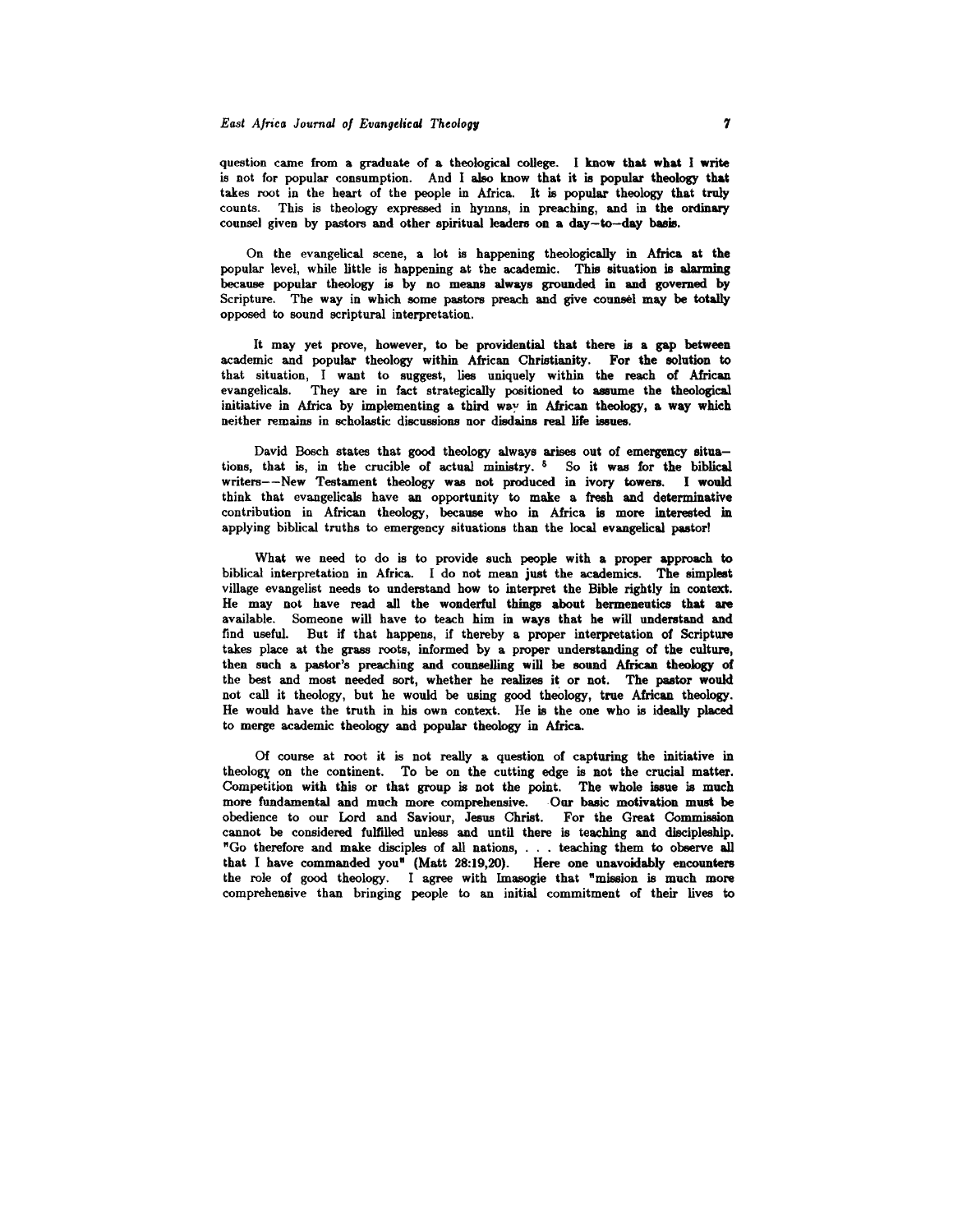Christ. The church must become the centre of theological instruction and discussion.<sup>n 6</sup>

## B. A variety of approaches

In fact, we must not only pursue a theology that is more adequately focused through the real- life needs at the local level of African Christianity, but we also need to pursue a more comprehensive strategy for evangelical theological responaibility in Africa. We need a broader perception of appropriate theological life and activity within the church. We need a strategy which seeks to facilitate such life at all levels of the church, through a variety of approaches.

I am alarmed, for example, at the over-emphasis on theological schools. We act as though the enhancement of theological education is the best and only way to promote theological development on the continent. I am not against theological schools or else I would not be teaching in one. But the theological school in Africa is only one part of the total system of theological life needed within the church. Because we are programme-oriented we tend to think we can develop a seminary and everything else will follow. But that is not true. We need, for example, to give as much attention to equipping pastors once they are out in the field as we give to equipping them before they enter the field.

Indeed, the kind of theology I have in mind is not best developed in seminaries. We need for example to pursue more vigorous programmes of publication, designed to touch base at all . levels. Technology needs to be used to advantage. If a promising person is found who has sound biblical exposition, his messages should be recorded and tranacribed for wider diffusion. Much more creativity is needed to develop the full infrastructures of responsible theological life in the church in Africa.

This is even true within theological education itself. Traditionally evangelicals gave greatest attention to the basic level of church leadership needs, the training of village pastors and evangelists. More recently, the base is being allowed to crumble as more and more attention has been focused on more advanced levels. Of course the highest levels of theological training need to be developed on the continent. But lower level Bible schools are not to be despised. Their existence meana that there are resources available in Africa for grounding pastors in sound theological knowledge. *AB* such they are vital for the evangelical theological agenda in Africa.

There must be no single approach. If the plurality of Africa is taken eeriously, there must be a multiplicity of approaches for responsible theological activity on the continent. Two years ago I joined with some friends in a private diecussion on theological developments in Africa. We came up with a list of varied approaches to theological development which should be encouraged within evangelical Christianity in Africa at the more academic level, if full-orbed responsible theological life is to emerge. Let me share the list, since it is very suggestive, even if it is only focused on the academic level. And of course in some cases these approaches are already being pursued.

**Theological monograph series.** Begin several different book series, providing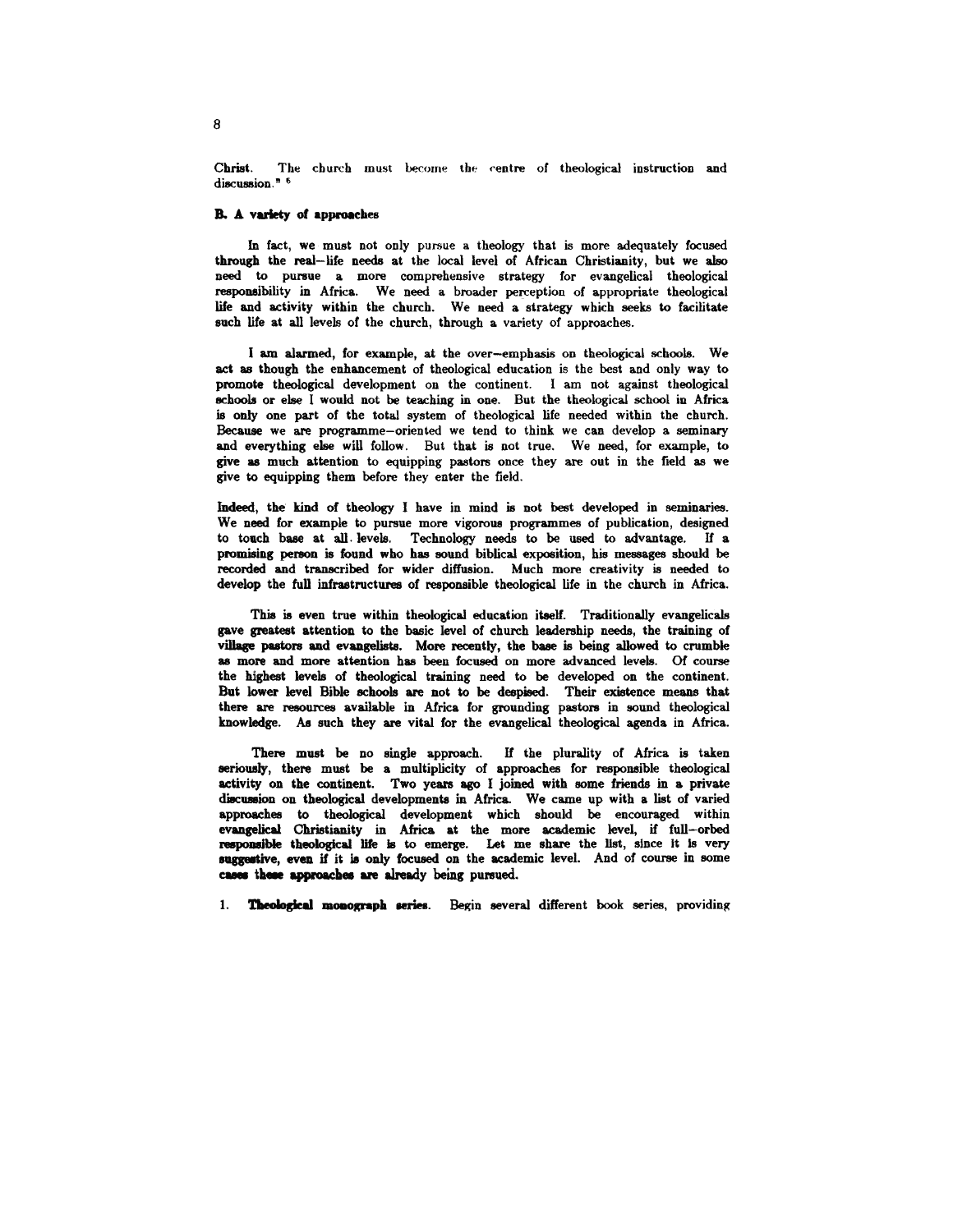theological perspectives on vital issues facing Christianity in Africa, some at the scholarly level and others at a more popular level.

2. Colloquiums. Organize meetings which bring together influential African evangelical thinkers, for mutual fellowship and intellectual stimulation, &o plan for and cooperate in effective theological development on the continent.

3. Textbooks. Meet the felt need among theological schools for more contextualized textbooks, in theology, church history, and especially in the applied areas of the curriculum, such as ethics, pastoral theology, counselling, and Christian education.

4. Research ceatres. Provide institutional bases for research programmes relating to theological development in Africa, and for facilitating cooperation among theological researchers.

5. Professional newsletters. Offering timely news, information, and stimulation for the various theological professions, such as for theological educators. This would include croes-pollination of ideas and innovations, and review of significant ariidee and research in the field.

6. Theological journals. More journals are needed on the order of the EAST AFRICA JOURNAL OF EVANGELICAL THEOLOGY, BOme at a higher level of technical scholarship and others at a more popular leveL

7. Departments of religion. Evangelical influence in the universities, especially in their departments of religion, needs to be more deliberately pursued.

8. Pastors' theological workshops. Organize workshops to help pastors and church leaders better integrate theology with effective ministry in the African context.

9. Professional societies. Set up societies for the various theological professions and disciplines, such as a Society for Christian Educators in Africa, or an Evangelical Society for African Church History.

10. Research grants. Find grants for proven African scholars to do research, writing, and publication.

11. Theological schools. Assist theological schools in improving libraries, curriculam, administration, student recruitment, in-service staff training, continental and international contacts, and academic recognition through visiting consultants, professional workshops, publications, surveys, accreditation services, lectureships, and associations of schools.

12. Theological students fellowships. Promote the development of theological student fellowships in different regions.

13. Short-term theological institutes and seminars. Designed for laypersons or for professionals, to stimulate theological reflection on various specific problems and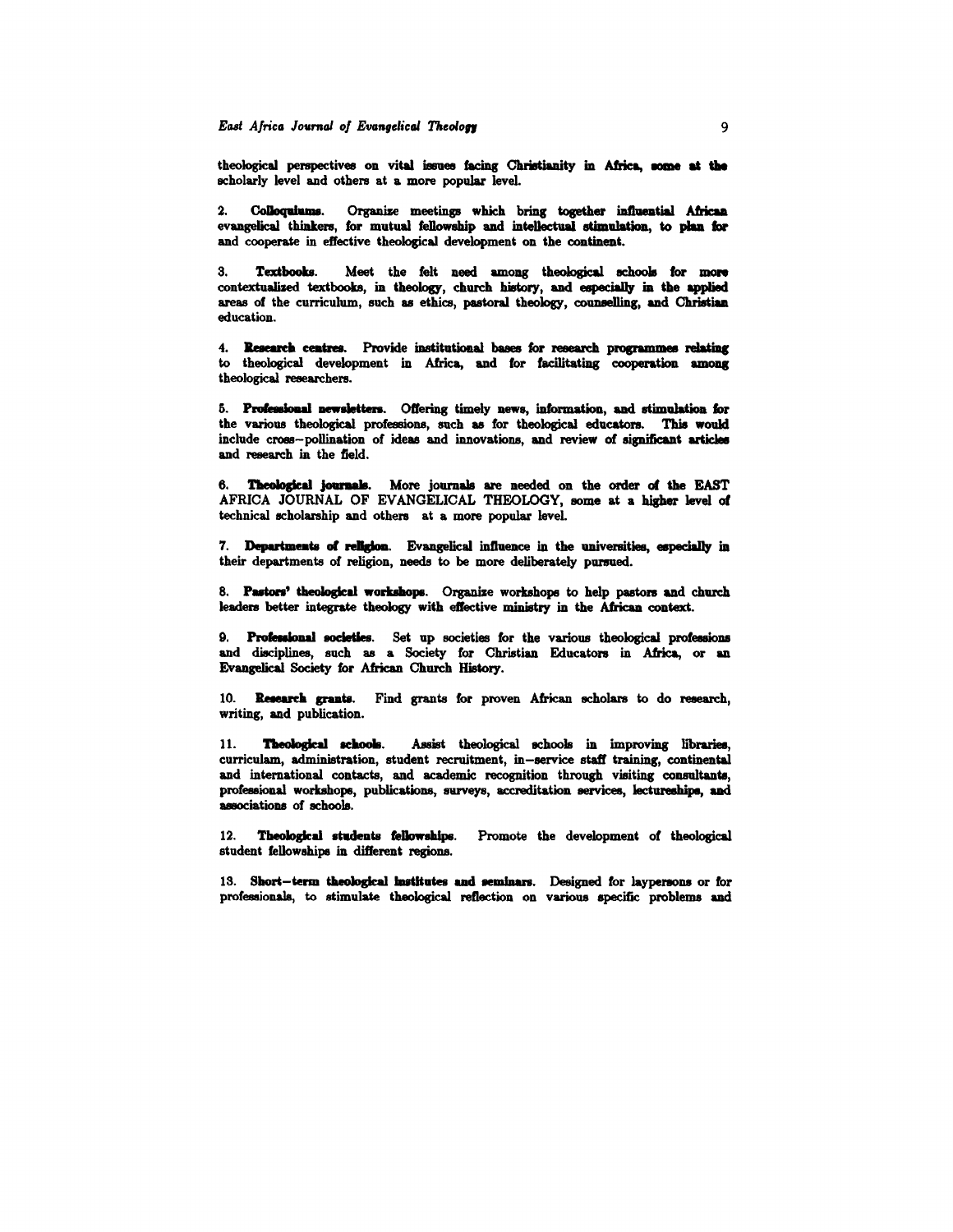challenges facing Christianity in Africa.

14. Specialized academic programmes. Certain academic and vocational specializations important to African evangelical development need to be set up through existing academic institutions in Africa, such as specializations in Islamics, TEE, and Christian education.

## **Conclusion**

I would like to conclude with a summary and a challenge. I have called attention to the continuing theological malaise within African evangelical Christianity as well as some of the factors contributing to this state of affairs and some of its consequences, consequences which are profoundly detrimental both to church growth and to Christian maturity. I have also outlined some suggested directions for the future.

The situation is critical but not hopeless. It is still possible for evangelicals to move forward decisively towards theological responsibility and maturity. Evangelicals in Africa are best positioned to overcome the debilitating polarisation between academic and popular theology, and to demonstrate a new way forward for African Christian theology. To do so they must place more emphasis, not on academic theology, but on academic theology that is in touch with, responding to, and facilitating popular theology through a range of creative approaches, for the equipping and maturation of the church. If our academic theology results only in obtaining degrees and writing pompous books, then I for one want nothing to do with it. But if it encourages more missionary proclamation, more discipleship, more faithfulness to our Lord, then assuredly this is the kind of theology that makes sense for Africa.